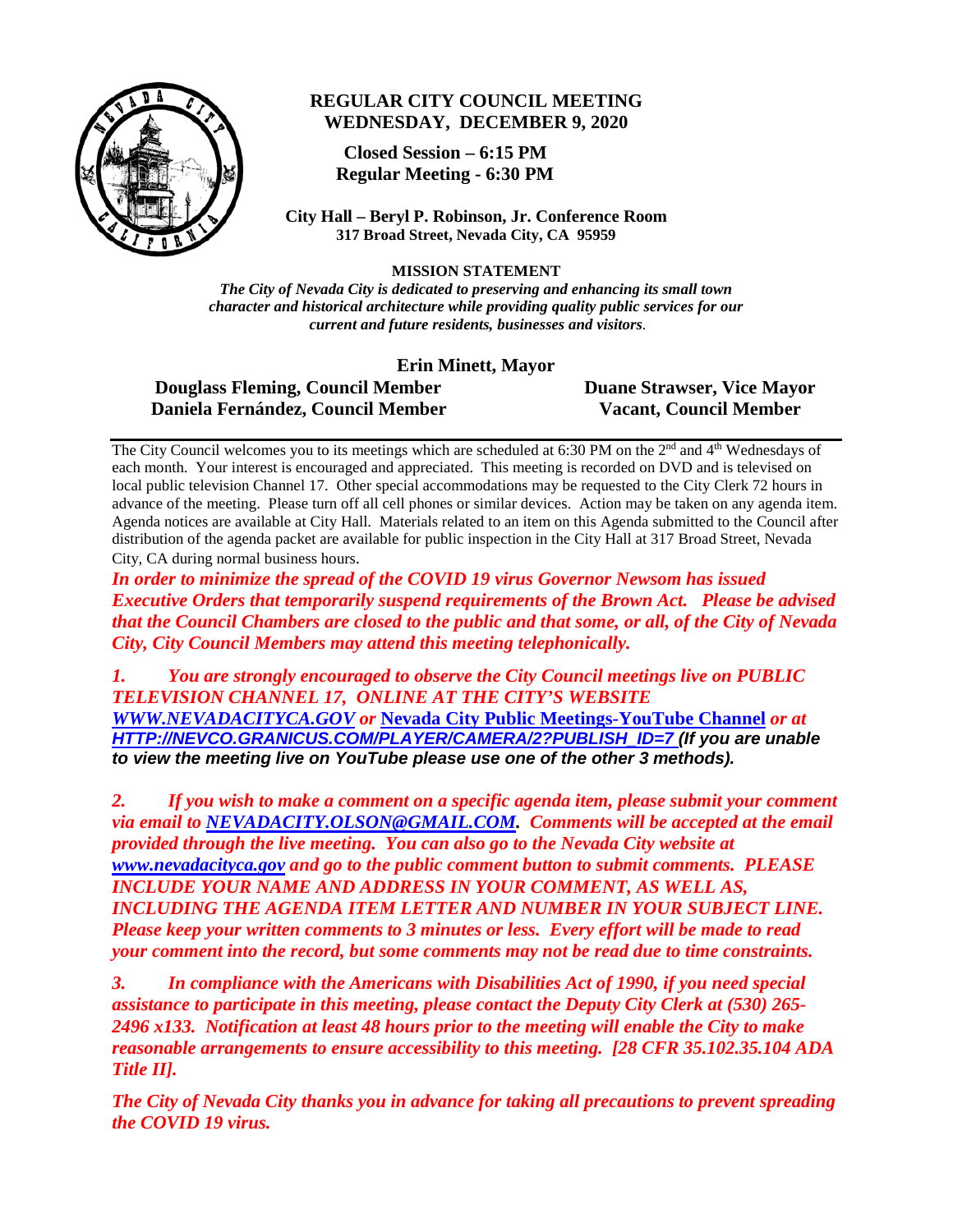**ANY MEMBER OF THE PUBLIC DESIRING TO ADDRESS THE COUNCIL ON ANY ITEM ON THIS AGENDA**: After receiving recognition from the Mayor, give your name and address, and then your comments or questions. Please direct your remarks to the Councilmembers. In order that all interested parties have an opportunity to speak, please limit your comments to the specific item under discussion. All citizens will be afforded an opportunity to speak, consistent with their Constitutional rights. Time limits shall be at the Mayor's discretion. **IF YOU CHALLENGE** the Council's decision on any matter in court, you will be limited to raising only those issues you or someone else raised at the meeting or Public Hearing described on this agenda, or in written correspondence delivered to the City Council at, or prior to, the meeting or Public Hearing.

## **CLOSED SESSION: 6:15 PM**

#### **Under Government Code Section 54950 members of the public are entitled to comment on the closed session agenda before the Council goes into closed session.**

**A.** Pursuant to Government Code Section 54956.9(d)(1) City Attorney, Crystal Hodgson, City Manager, Catrina Olson, and Police Chief, Chad Ellis are requesting a closed session to discuss the pending litigation in the case of County of Nevada and City of Nevada City vs. Darren Engstrom in Nevada County Superior Court Case No. CU20-084887.

### **REGULAR MEETING – 6:30 PM - Call to Order**

**Roll Call:** Mayor Minett, Vice Mayor Strawser, Council Members Fleming, Fernández and Petersen

### **PLEDGE OF ALLEGIANCE**

### **PROCLAMATIONS:**

### **PRESENTATIONS:**

### **BUSINESS FROM THE FLOOR**

### **1. PUBLIC COMMENT**

Under Government Code Section 54954.3, members of the public are entitled to address the City Council concerning any item within the Nevada City Council's subject matter jurisdiction. Comments on items NOT ON THE AGENDA are welcome at this time. Normally, public comments are limited to no more than three minutes each. **Except for certain specific exceptions, the City Council is prohibited from discussing or taking action on any item not appearing on the posted agenda.**

### **2. COUNCIL MEMBERS REQUESTED ITEMS, COMMITTEE REPORTS AND FUTURE AGENDA ITEMS:**

### **3. CONSENT ITEMS:**

All matters listed under the Consent Calendar are to be considered routine by the City Council and will be enacted by one motion in the form listed. There will be no separate discussion of these items unless, before the City Council votes on the motion to adopt, members of the Council, City staff or the public request specific items to be removed from the Consent Calendar for separate discussion and action.

**A. Subject:** Accounts Payable Activity Report – November 2020 **Recommendation:** Receive and file.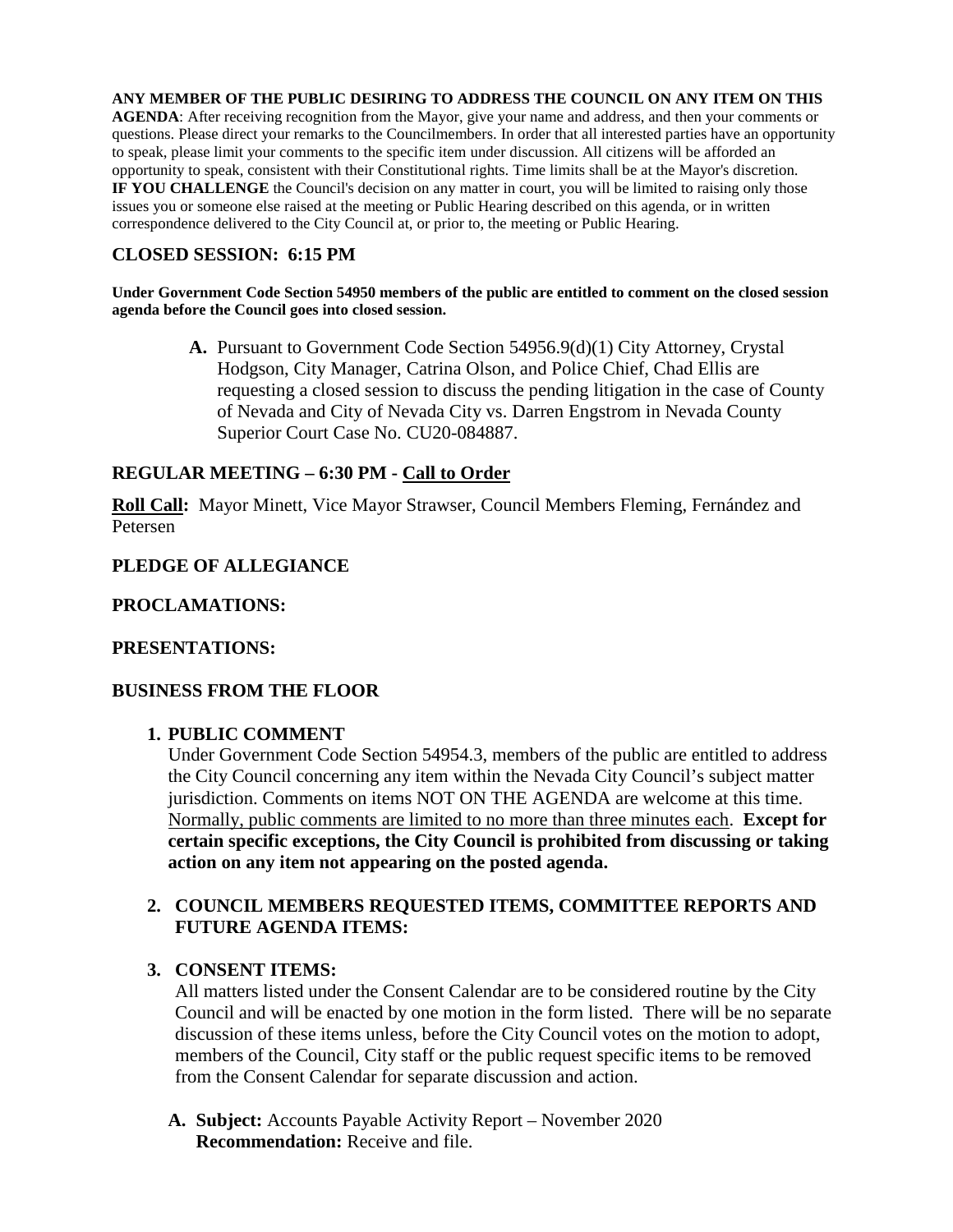- **B. Subject:** Award of Contract for Mill Street Retaining Wall Improvement **Recommendation:** Pass Resolution 2020-XX, a Resolution of the City Council of the City of Nevada City to award a contract to PSCE in the amount of \$151,155 plus \$12,000 in contingencies for Mill Street Retaining Wall Improvement in Nevada City and authorize the Mayor to sign.
- **C. Subject:** Memorandum of Understanding for Reimbursement of Sewer Main Extension **Recommendation:** Pass Resolution 2020-XX, a Resolution of the City Council of

the City of Nevada City to enter into a Memorandum of Understanding (MOU) between Ken Krugler and Nevada City for reimbursement of Sewer Main Extension and authorize the Mayor to sign.

- **D. Subject:** Assembly Bill 1255 Surplus Public Land Inventory **Recommendation:** Review, receive and file.
- **E. Subject:** A Resolution of the City of Nevada City Authorizing Various City Staff Positions and Elected Council Members to Sign on Nevada City Accounts with Tri Counties Bank

**Recommendation:** Pass Resolution 2020-XX, a Resolution authorizing various City Staff positions and elected Council Members to sign on Nevada City accounts with Tri Counties Bank.

- **F. Subject:** Action Minutes November 18, 2020 Regular City Council Meeting **Recommendation:** Review and approve regular City Council meeting action minutes of November 18, 2020.
- **G. Subject:** Action Minutes November 20, 2020 Special City Council Meeting **Recommendation:** Review and approve Special City Council Meeting action minutes of November 20, 2020.
- **H. Subject:** Action Minutes December 1, 2020 Special City Council Meeting **Recommendation:** Review and approve Special City Council Meeting action minutes of December 1, 2020.

### **4. DEPARTMENT REQUESTED ACTION ITEMS AND UPDATE REPORTS:**

### **5. PUBLIC HEARINGS:**

**6. OLD BUSINESS:**

## **7. NEW BUSINESS:**

**A. Subject:** Resolution 2020-XX Approving "Nevada City Safe" Business Self-Certification Safety Program within the City of Nevada City for the Duration of the COVID-19 Pandemic

**Recommendation:** Pass Resolution 2020-XX, a Resolution approving "Nevada City Safe" Business Self- Certification Safety Program within the City of Nevada City for the duration of the COVID-19 pandemic.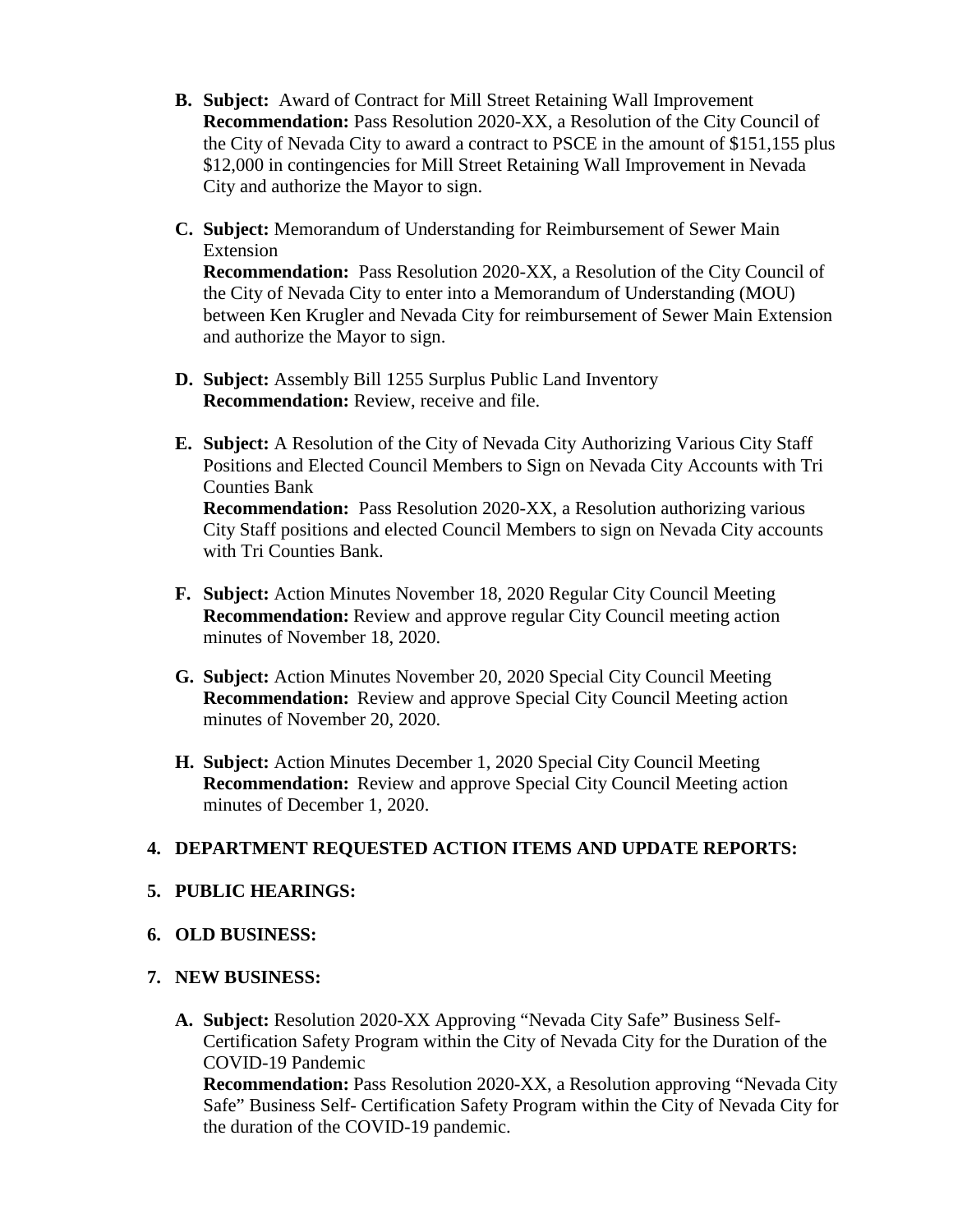**B. Subject:** Outdoor Dining Regulations

## **Recommendation:**

- 1. Rescind all encroachment permits that were issued to restraunts that increased the allowed public and private space available for outdoor dining, and requiring the removal of all personal property from the public right-ofways and private spaces that are currently in use to accommodate outdoor dining; or
- 2. Leave the encroachment permits intact and allow the personal property being used for outdoor eating to remain in the public right-of-ways and private spaces with the explicit expectation that the businesses with the permits are following the COVID-19 State mandates and only providing takeout/curbside service, not allowing indoor or outdoor dining.
- **C. Subject:** Urgency Ordinance Allowing for Administrative Enforcement of State's Face Covering Guidance

**Recommendation:** Pass Ordinance No. 2020-XX, an Urgency Ordinance of the City Council of the City of Nevada City to Adopt the California Department of Public Health's Guidance for the Use of Face Coverings to Be Enforceable by Administrative Citation within the City of Nevada City.

- **D. Subject:** Urgency Ordinance Prohibiting Violation of Any State or County Emergency Order as Public Nuisance **Recommendation:** Pass Ordinance No. 2020-XX, an Urgency Ordinance of the City Council of the City of Nevada City, California, prohibiting violation of any emergency order issued by the State or County of Nevada, and amending Chapter 8.04.025 of the Nevada City Municipal Code declaring such violations to be public nuisances.
- **E. Subject:** A Resolution of the City Council of the City of Nevada City Authorizing the Mayor to Execute Agreements with the California Department of Tax and Fee Administration for Implementation of a Local Transactions and Use Tax and A Resolution of the City Council of the City of Nevada City Authorizing the Examination of Transactions (Sales) and Use Tax Records

# **Recommendation:**

- 1. Pass Resolution 2020-92, a Resolution of the City Council of the City of Nevada City authorizing the Mayor to execute agreements with the California Department of Tax and Fee Administration (CDTFA) for implementation of local transactions and use tax.
- 2. Pass Resolution 2020-93, a Resolution of the City Council of the City of Nevada City authorizing the examination of transactions (sales) and use tax records.
- **F. Subject:** Approval to Enter into a Memorandum of Understanding (MOU) between Nevada County and Nevada City to Transfer \$500,000 in Rule 20A Credits **Recommendation:** Pass Resolution 2020-XX, a Resolution of the City Council of the City of Nevada City to enter into a Memorandum of Understanding (MOU) between Nevada County and Nevada City to Transfer \$500,000 in Rule 20A Credits and authorize the Mayor to sign.